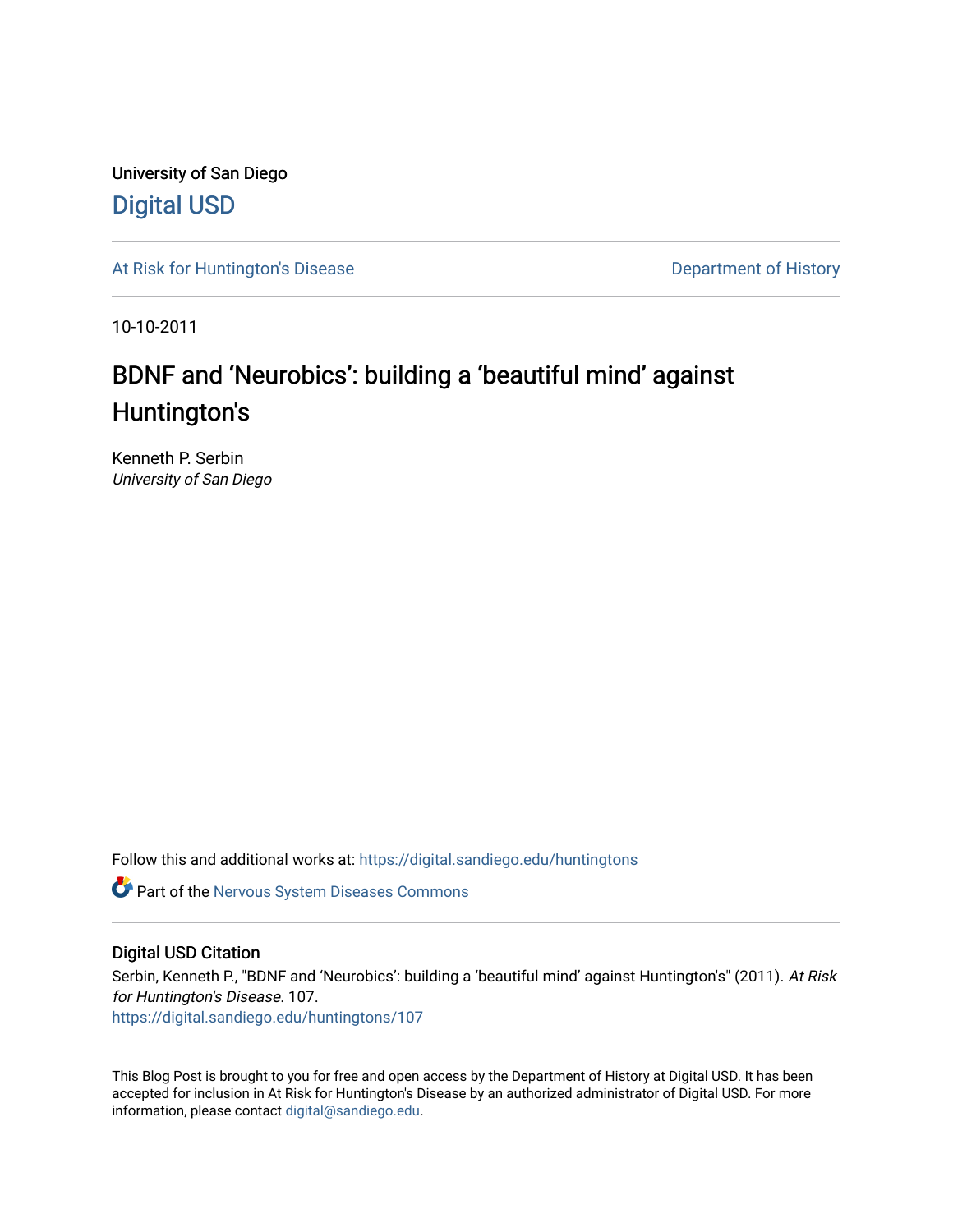#### More **[Create Blog](https://www.blogger.com/home#create) [Sign In](https://www.blogger.com/)**

# [At Risk for Huntington's Disease](http://curehd.blogspot.com/)

*HD is a genetically caused brain disorder that causes uncontrollable bodily movements and robs people's ability to walk, talk, eat, and think. The final result is a slow, ugly death. Children of parents with HD have a 50-50 chance of inheriting the disease. There is no cure or treatment.*

## Blog Archive

- $\blacktriangleright$  [2021](http://curehd.blogspot.com/2021/)(12)
- $\blacktriangleright$  [2020](http://curehd.blogspot.com/2020/) (16)
- $\blacktriangleright$  [2019](http://curehd.blogspot.com/2019/) (19)
- $\blacktriangleright$  [2018](http://curehd.blogspot.com/2018/) (16)
- $\blacktriangleright$  [2017](http://curehd.blogspot.com/2017/) (14)
- $2016(13)$  $2016(13)$
- $\blacktriangleright$  [2015](http://curehd.blogspot.com/2015/) (24)
- $\blacktriangleright$  [2014](http://curehd.blogspot.com/2014/) (24)
- $\blacktriangleright$  [2013](http://curehd.blogspot.com/2013/) (30)
- $\blacktriangleright$  [2012](http://curehd.blogspot.com/2012/) (26)
- $\sqrt{2011(33)}$  $\sqrt{2011(33)}$  $\sqrt{2011(33)}$ 
	- [►](javascript:void(0)) [December](http://curehd.blogspot.com/2011/12/) (2)
	- [►](javascript:void(0)) [November](http://curehd.blogspot.com/2011/11/) (4)
	- [▼](javascript:void(0)) [October](http://curehd.blogspot.com/2011/10/) (4)

Huntington's disease in the news and [entertainment...](http://curehd.blogspot.com/2011/10/huntingtons-disease-in-news-and.html)

[Huntington's](http://curehd.blogspot.com/2011/10/huntingtons-disease-and-financial.html) disease and the financial jitters

- BDNF and ['Neurobics':](http://curehd.blogspot.com/2011/10/bdnf-and-neurobics-building-beautiful.html) building a 'beautiful
- mind'... Making sense of
- Huntington's [organizations,](http://curehd.blogspot.com/2011/10/making-sense-of-huntingtons.html) and a
- ... [►](javascript:void(0)) [September](http://curehd.blogspot.com/2011/09/) (2)
- $\blacktriangleright$  [August](http://curehd.blogspot.com/2011/08/) (1)
- $\blacktriangleright$  [July](http://curehd.blogspot.com/2011/07/) (2)
- $\blacktriangleright$  [June](http://curehd.blogspot.com/2011/06/) (2)
- $\blacktriangleright$  [May](http://curehd.blogspot.com/2011/05/) (4)
- $\blacktriangleright$  [April](http://curehd.blogspot.com/2011/04/) (4)
- $\blacktriangleright$  [March](http://curehd.blogspot.com/2011/03/) (3)
- $\blacktriangleright$  [February](http://curehd.blogspot.com/2011/02/) (3)
- 
- $\blacktriangleright$  [January](http://curehd.blogspot.com/2011/01/) (2)
- $2010(26)$  $2010(26)$
- $2009(21)$  $2009(21)$
- $2008(7)$  $2008(7)$
- $2007(7)$  $2007(7)$
- $2006(4)$  $2006(4)$
- $\blacktriangleright$  [2005](http://curehd.blogspot.com/2005/) (17)

## MONDAY, OCTOBER 10, 2011

## BDNF and 'Neurobics': building a 'beautiful mind' against Huntington's

To avoid the onset of Huntington's disease, whose killer gene I inherited from my mother, I must do all I can to protect my brain.

In 2001, two years after testing positive for HD, I was inspired by the film *[A Beautiful Mind](http://www.imdb.com/title/tt0268978/)* to try to think my way to cerebral health. In that film, starring Russell Crowe and Ed Harris (two of my favorite actors), the truelife figure of Nobel Prize-winning mathematician John Nash used his intelligence to distinguish the hallucinations of his schizophrenia from reality and to regain a normal life.

In effect, Nash tricked his symptoms.

I didn't believe that I could trick HD. Like schizophrenia, HD is a brain disorder, but with far more devastating symptoms – and without a treatment for its root causes. Schizophrenia can be controlled with medication. HD cannot. And, whereas the causes of schizophrenia are thought to be a combination of genetic and environmental factors, HD is completely genetic, with 100 percent of gene-positive individuals eventually becoming symptomatic.

Tricking a gene like that seemed impossible.

#### **Working the brain to exhaustion**

But I *did* believe that keeping an active mind, thinking positively, and working for a cure for HD might allow me to delay onset.

My job as a college professor already provided wonderful stimulation for my brain. I read, wrote, traveled, and lectured regularly. Contact with the young, vibrant students kept me feeling young myself.

As a member of the board of directors of the San Diego chapter of the Huntington's Disease Society of America ([HDSA-San Diego](http://www.hdsasandiego.org/)), I took on the hugely stimulating, and time-consuming, task of writing, editing, and producing the organization's tri-annual newsletter. Using skills gained in my former work as a journalist and my current career as a historian, I delved into the harsh reality of HD as well as the growing body of scientific research towards treatments and a cure.

I ran the newsletter until 2007. During that time, I watched my mother rapidly decline and ultimately die of HD in early 2006, and I rode the emotional roller-coaster of wondering and waiting about the onset of my own symptoms.

I had purposely over-stimulated my brain – many times to the point of exhaustion.

#### **A self-fertilizing garden**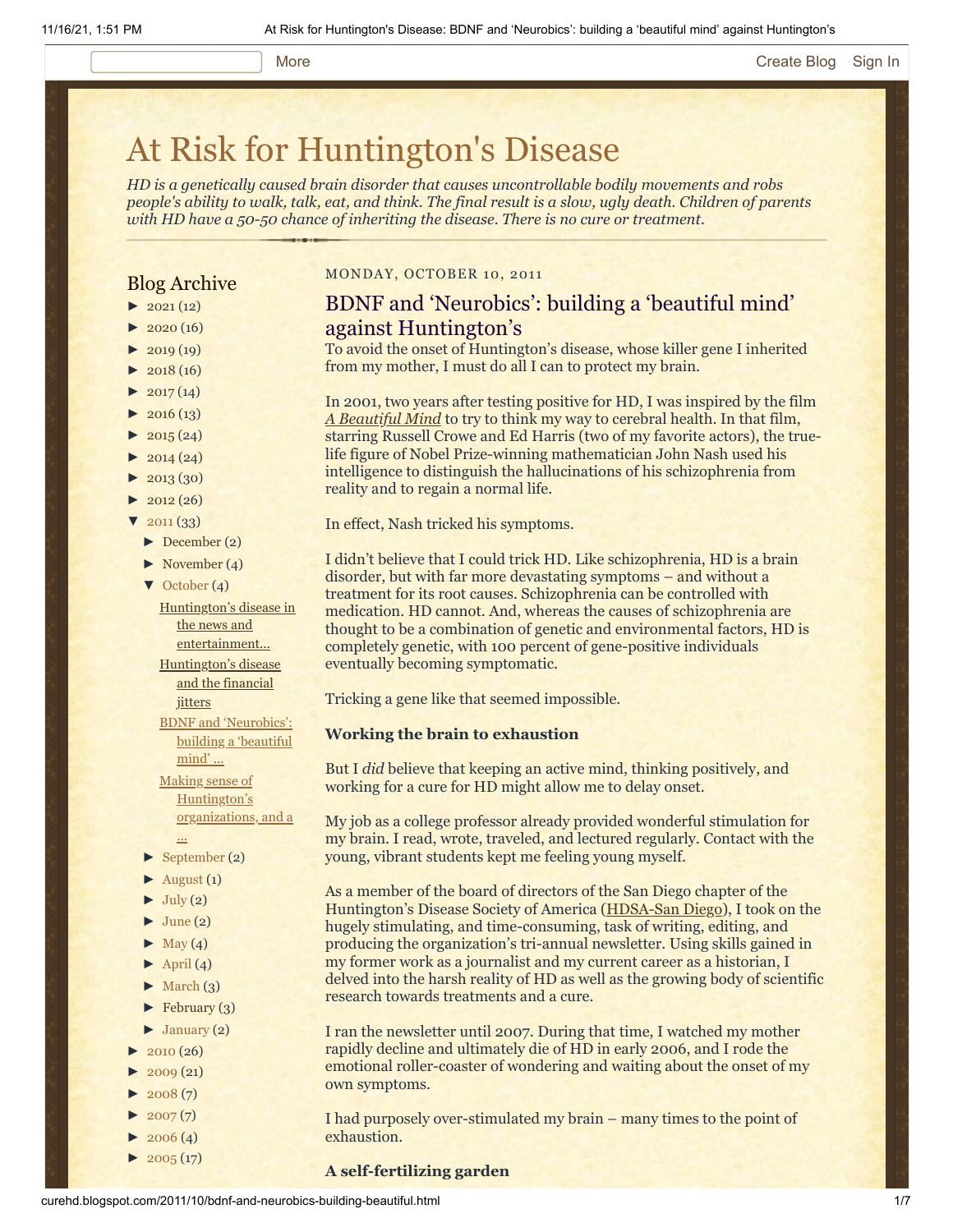# About Me **GENE [VERITAS](https://www.blogger.com/profile/10911736205741688185)**

View my [complete](https://www.blogger.com/profile/10911736205741688185) profile

## HD Links

[Huntington's](http://www.hdsa.org/) Disease Society of America [International](http://www.huntington-assoc.com/) Huntington Association [Huntington's](http://hddrugworks.org/) Disease Drug **Works** [Huntington's](http://www.hdlighthouse.org/) Disease **Lighthouse Hereditary Disease [Foundation](http://www.hdfoundation.org/)** [Huntington's](http://www.hdac.org/) Disease Advocacy Center Thomas [Cellini Huntington's](http://www.ourtchfoundation.org/) **Foundation** HDSA Orange County (CA) **[Affiliate](http://www.hdsaoc.org/)** HD Free with [PGD!](http://www.hdfreewithpgd.com/) [Stanford](http://www.stanford.edu/group/hopes/) HOPES Earth Source [CoQ10,](http://www.escoq10.com/) Inc.

## HD Blogs and Individuals

Chris Furbee: [Huntingtons](http://www.huntingtonsdance.org/) **Dance** Angela F.: Surviving [Huntington's?](http://survivinghuntingtons.blogspot.com/) Heather's [Huntington's](http://heatherdugdale.angelfire.com/) Disease Page

In the mid-2000s, I began reading about a new discovery about HD and the brain that provided me with another tool to build my "beautiful mind" against onset: I could increase the amount of a crucial substance for brain health known as BDNF (brain derived neurotrophic factor) by exercising.

A nutrient, BDNF acts like fertilizer for the brain. It is produced in the cortex, the convoluted, outer hemispheres of the brain, and transported into the striatum, the inner, lower level of the brain. Thus, in the words of researchers, our brains function like "a self-fertilizing garden."

The striatum happens to be the area of the brain most affected in Huntington's disease. Starting in the early 2000s, scientists working with HD mouse models observed that BDNF levels fell dramatically in the striatum. The lower the amount of BDNF in the mouse brains, the earlier and more severe was their HD onset.

"The promising new findings about BDNF can be exploited even today," wrote Dr. Marsha Miller on the Huntington's Disease Lighthouse Family website in 2006 ([click here](http://www.hdlf.org/node/183) to read more). "There are easy, cheap, reasonably safe ways for people to increase BDNF levels in the brain. Exercise, maintaining a reasonably low weight, and enjoying a stimulating, but not overly stressful, social and mental life all raise BDNF levels. Other BDNF enhancers include the antidepressants known as selective serotonin-reuptake inhibitors (SSRIs), such as sertraline, and a few other drugs."

This was excellent news for all gene-positive and symptomatic HD people. We could actually increase BDNF in our brains and therefore perhaps delay the onset of the disease or slow down the progression of symptoms!

## **A hot topic**

BDNF was a hot topic at the 2011 Sixth Annual HD Therapeutics Conference from February 7-10, 2011, in Palm Springs, California. In addition to **keynoting** this meeting, I reported on the **scientific** [presentations. The event was sponsored by the CHDI Foundati](http://curehd.blogspot.com/2011/02/drug-hunters-bring-hope-to-huntingtons.html)on, Inc., the so-called "cure Huntington's disease initiative," a multi-million-dollar program backed by anonymous donors.

In his presentation on brain receptors that link up with BDNF, Dr. Moses Chao of the New York University School of Medicine observed that research shows that the lack of the substance helps cause the neuropsychiatric symptoms of HD (such as depression).

BDNF, he observed, contributes to a number of important activities in the brain, including the development of the cytoskeleton (the skeleton of the cell) and the ability of the synapses to adjust their strength. BDNF also helps cells survive.

As Dr. Chao pointed out, scientists first thought it might be possible to inject BDNF directly into the brain to help patients. However, in their experiments they encountered difficulties in delivering the BDNF, and it proved to be very "sticky," meaning that it did not move easily in the brain. There were also negative side effects.

More recently, Dr. Chao explained, scientists have sought ways to bypass these problems. That research has focused on the BDNF receptors, molecules in the brain that link to BDNF so that it can carry out its tasks. Scientists are also examining substances that can bind to the receptors and act as a substitute for BDNF.

There may be other ways to raise the amount of BDNF. Dr. Allan Tobin of CHDI, for instance, has conducted a workshop to investigate the use of molecules that could mimic the effect of exercise on the brain and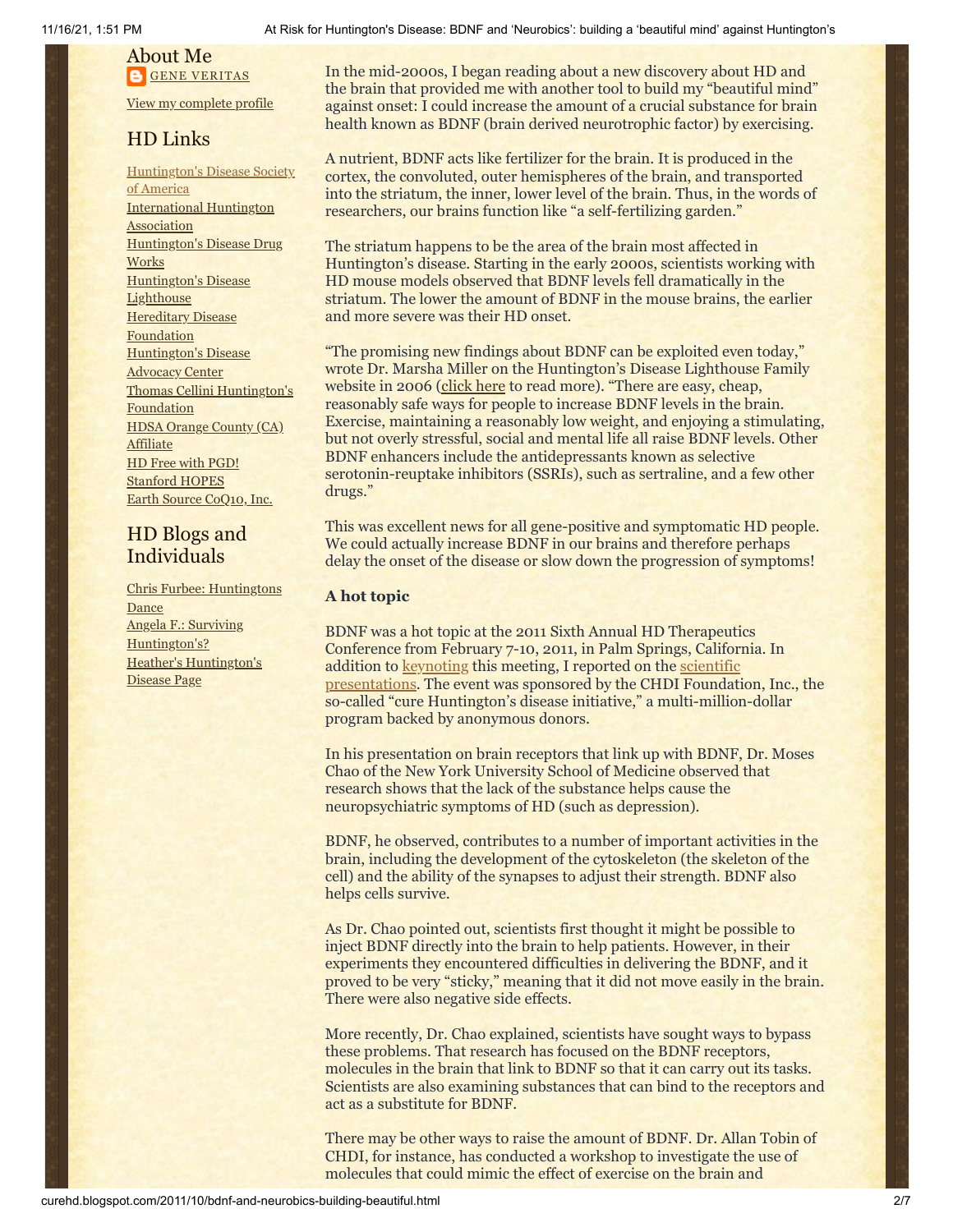11/16/21, 1:51 PM At Risk for Huntington's Disease: BDNF and 'Neurobics': building a 'beautiful mind' against Huntington's

therefore increase BDNF levels.

For further details on the importance of BDNF and the research efforts towards BDNF-based HD treatments, watch the short video below by Dr. Jody Corey-Bloom of the HDSA Center of Excellence for Family Services and Research at the University of California, San Diego.

| 04:47 |  |  |  |
|-------|--|--|--|
|       |  |  |  |

For additional background on BDNF, visit the Huntington's Disease [Lighthouse Family. Also see the report on the CHDI meeting at HD](http://www.hdlf.org/taxonomy/term/29)[Buzz.](http://hdbuzz.net/19)

For the latest in HD stem-cell research and BDNF, watch the video below by Dr. Jan Nolta, Professor in the Department of Cell Biology and Human Anatomy and Director of the Stem-Cell Program at the University of California, Davis.



### **Thinking about exercise**

To increase my own BDNF, I exercise regularly.

In 2009, when my wife and I decided to build a pool in our back yard, I [installed a Fastlane](http://curehd.blogspot.com/2010/08/my-friend-fast-lane.html) swimming device that creates a powerful current against which I swim. Weather and time permitting, I try to swim 30 minutes three to five times per week.

I try to vary my exercise routine at least a bit. A few years ago, I went through a cycling phase. At times I also have used an elliptical machine for cross-training of the arms and legs.

Now I alternate swimming with 30- to 40-minute walks with my dog Lenny, a three-year-old male cockapoo full of love and energy.

I read once that, in order for exercise to provide maximum benefit for the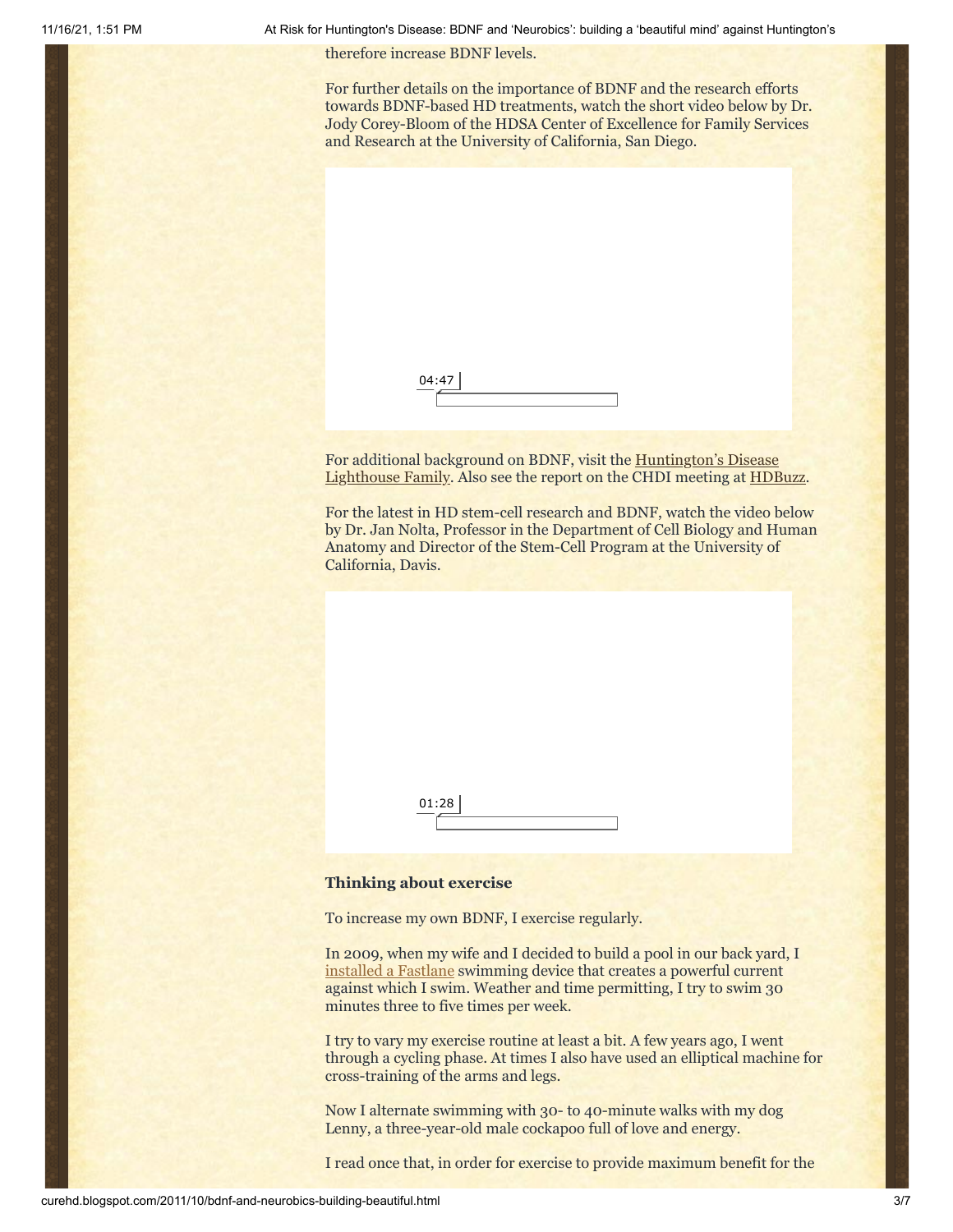11/16/21, 1:51 PM At Risk for Huntington's Disease: BDNF and 'Neurobics': building a 'beautiful mind' against Huntington's

body, the individual must *think about the exercise* while he or she is performing it.

So, for example, I don't listen to music when walking. And I stopped using the elliptical while watching television.

While swimming in recent months, I have imagined BDNF bathing my brain. In my mind, as I stroke against the current, I sometimes chant a mantra: B-D-N-F.

As I wrote in my blog notes the other day, for me BDNF signifies "beautifully derived neurotrophic factor."

## **Breaking the routine**

[After my September 21, 2011, entry titled "Waiting for symptoms: How](http://curehd.blogspot.com/2011/09/waiting-for-symptoms-how-long-can-i.html) long can I hang on?", Dr. Chao wrote me an e-mail encouraging me to work on increasing my BDNF levels "through increased exercise or any other kind of novel activity (travel, learning a new language, etc.)."

I asked Dr. Chao to comment [on a recent study](http://www.hdlf.org/node/537) that had left me puzzled and worried after I read about it during the summer. Investigators at the National Institutes of Health found that a particular kind of transgenic HD mouse, living in a cage where it could use a running wheel, became symptomatic earlier, had more severe impairments, and suffered greater damage to the striatum *because of exercise!*



*Dr. Moses Chao at the 2011 CHDI HD Therapeutics Conference (photo by Gene Veritas)*

"The article on the detrimental effects of exercise was carried out with a transgenic HD animal model that has not been well studied," Dr. Chao responded. "I suspect it develops some pathology early on that might interfere with exercise. One issue about exercise is it helps if there is novelty. Routine activity ('running wheels') can be brain-deadening."

Dr. Chao's comments drove home two points: I needed to vary my exercise and personal enrichment and to enjoy them fully. I must not view the avoidance of onset as an obligation or chore, but as life-affirming.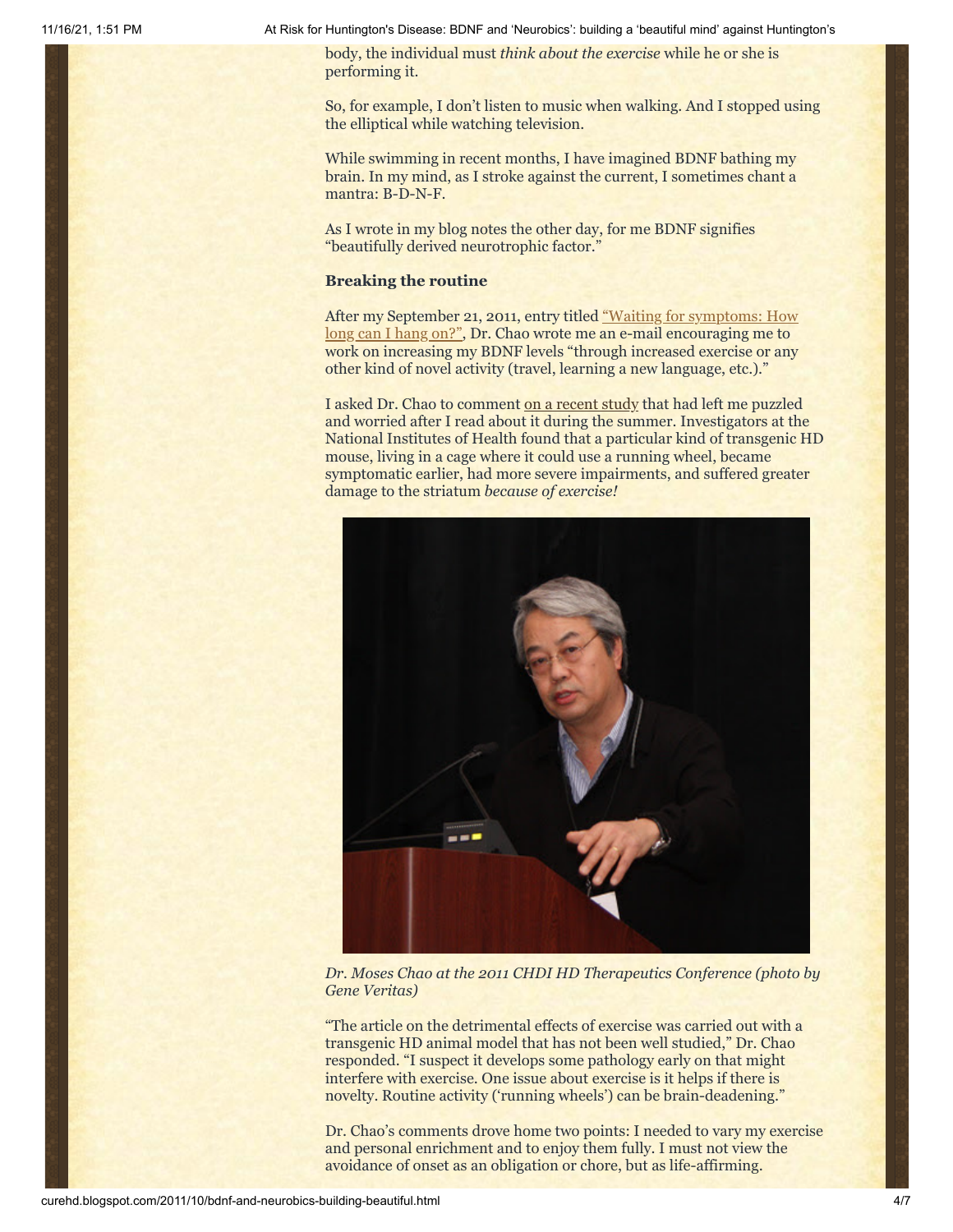## **Neurobics: a way to increase BDNF**

Dr. Chao followed up by mailing me a copy of a book by the late neuroscientist Lawrence C. Katz, Ph.D., and writer Manning Rubin titled *[Keep Your Brain Alive: 83 Neurobic Exercises to Help Prevent Memory](http://www.amazon.com/Keep-Your-Brain-Alive-Exercises/dp/B005M4860K/ref=sr_1_1?s=books&ie=UTF8&qid=1318278799&sr=1-1) Loss and Increase Mental Fitness*.

"Neurobics" combines the words "neuron" and "aerobics."

Many people are familiar with the standard recommendations for giving the brain a workout: crossword puzzles, logic puzzles, reading, memory exercises, and engaging with interesting people and "other kinds of challenging activities that exercise brain circuits in different ways," write Katz and Rubin.

They recommend that people continue with such activities.

But they should also practice the very different kind of exercises involved in Neurobics. These simple mental exercises serve as cross-training for the brain.

"Neurobic exercises use the five senses in novel ways to enhance the brain's natural drive to form associations between different types of information," write Katz and Rubin. "Associations (putting a name together with a face, or a smell with a food, for example) are the building blocks of memory and how we learn. Deliberately creating new associative patterns is a central part of the Neurobic program."

And they add a point of the utmost importance for for HD-positive and HD-affected individuals: it's well-established that Neurobic exercises *increase levels of BDNF!*

"In short, with Neurobics you can grow your own brain food – without drugs or diet," Katz and Rubin state. "The more active brain cells are, the more growth-stimulating molecules they produce and the better they respond."

## **Trying the exercises**

Katz and Rubin begin with the example of a simple but powerful stimulant to the brain: when you arrive home at the end of the day, rather than relying on your sense of sight, close your eyes and use your senses of touch, hearing, and smell to guide you into the house.

Another exercise, which I tried yesterday, is to brush your teeth with the opposite hand. For a right-handed individual like me, this stimulates the less-used right hemisphere of the brain.

When I walked Lenny the other day, I followed the book's suggestion of taking a different route. I sensed it was more stimulating for him, too.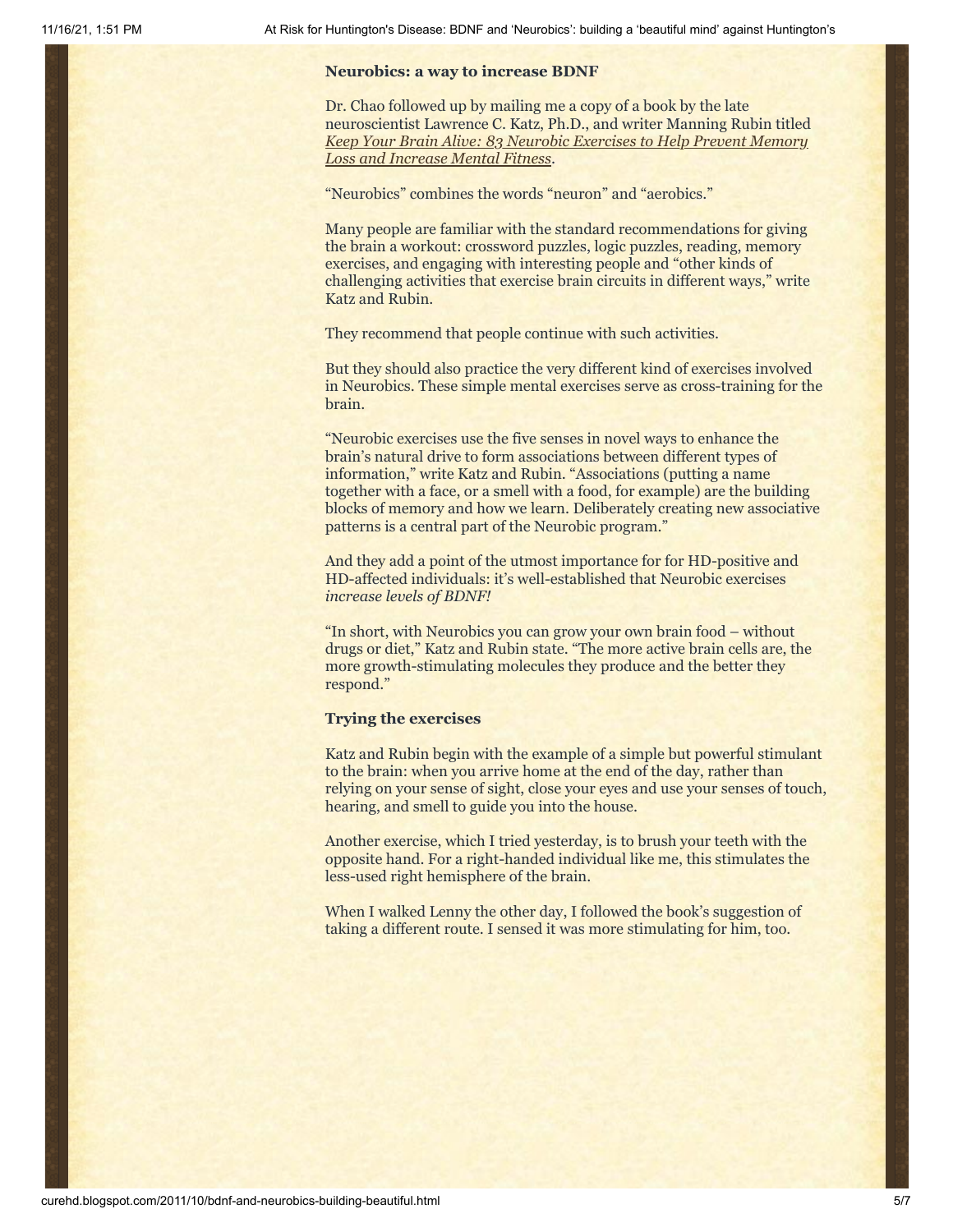

*Lenny and I leaving on one of our frequent walks*

"It's rather astounding when you think about it," Katz and Rubin observe. "A certain kind of sensory experience can permanently change the wiring in part of your brain!"

They conclude: "Neurobics uses an approach based on how the brain works, not simply on how to work the brain."

Everybody in the HD community (and everybody else, for that matter) should read *Keep Your Brain Alive*. It provides a treasure trove of information about how our brains work and how to protect them from disease and aging.

## **Quality, not just quantity**

When I first learned of HD because of my mother's diagnosis in 1995, doctors and researchers told me there was virtually nothing an at-risk or gene-positive person could do. HD symptoms are inevitable.

Since then, scientists plumbing the depths of the brain and diseases such as HD have turned up evidence to the contrary.

I wrote in my notes the other day: "YES!!! There are things we can DO to help our brains stave off HD!"

Neurobics may not prevent me from becoming symptomatic, but it very possibly could delay onset and, when it occurs, reduce the devastation of my brain.

From my contact with Dr. Chao, I have learned that I must focus not only on the quantity of exercise, but its quality. I need to stop frantically overstimulating my brain and instead concentrate on exercise, Neurobics, and other activities that will increase my BNDF.

As Katz and Rubin point out, that includes maintaining a rewarding emotional life based on intimate connections to people.